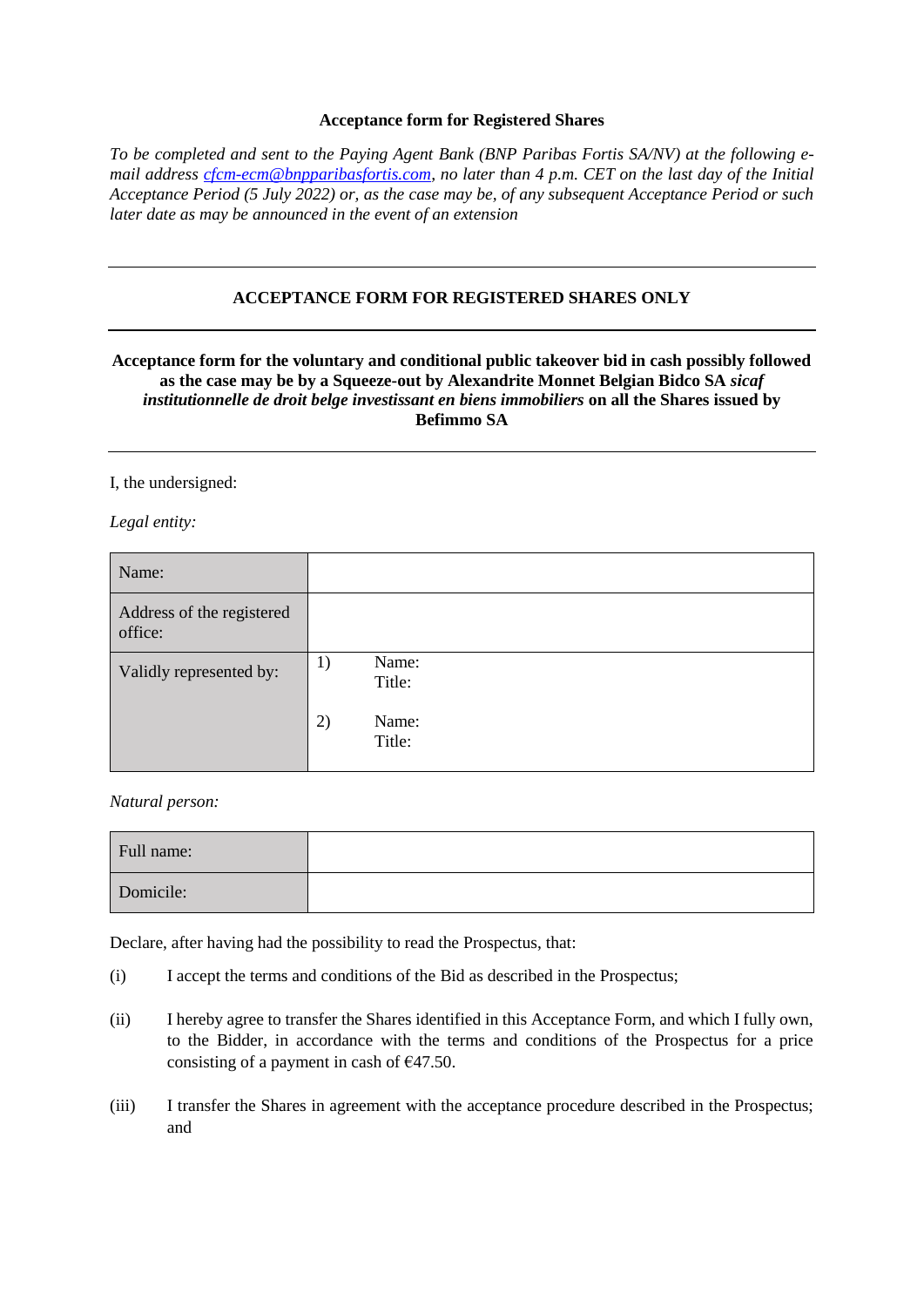(iv) I acknowledge that all representations, warranties and undertakings deemed to be made or given by me under the Prospectus are incorporated in this Acceptance Form with respect to the transfer of my Shares.

| эпакеэ                     |                   |                                                                                                                                                                                                                                                                                                                                                                                                                                                                                                                                      |  |
|----------------------------|-------------------|--------------------------------------------------------------------------------------------------------------------------------------------------------------------------------------------------------------------------------------------------------------------------------------------------------------------------------------------------------------------------------------------------------------------------------------------------------------------------------------------------------------------------------------|--|
| <b>Number</b>              | Form              | <b>Instructions</b>                                                                                                                                                                                                                                                                                                                                                                                                                                                                                                                  |  |
| .<br>$(or \t in$<br>words: | Registered shares | The following documents are attached to this<br>Acceptance Form:<br>Proof of registration of my registered shares<br>$\bullet$<br>in the Target's share register; and                                                                                                                                                                                                                                                                                                                                                                |  |
|                            |                   | For natural persons: a copy of my identity<br>$\bullet$<br>card or passport including a specimen<br>signature;                                                                                                                                                                                                                                                                                                                                                                                                                       |  |
|                            |                   | For legal entities: a certified copy of the<br>articles of association of the Shareholders,<br>proof of authority to represent the Shareholder<br>form the persons who have signed this<br>Acceptance Form, if applicable a power of<br>attorney, and a copy of the identity card or<br>passport including a specimen signature of the<br>person(s) authorized to represent<br>the<br>Shareholder who has (have) signed this<br>Acceptance Form.                                                                                     |  |
|                            |                   | I hereby request that (i) these Shares be transferred<br>to the Bidder, (ii) the transfer of these Shares be<br>duly recorded in the share register of Befimmo<br>and, for this purpose, I authorize (a) each director<br>of Befimmo and the Bidder, each acting<br>individually and with right of substitution, or (b)<br>two members of the Executive Committee of<br>Befimmo, acting jointly, to sign the share register<br>of Befimmo in my name and on my behalf, and to<br>do all things necessary or useful for this purpose. |  |

## **SHARES**

I hereby request that on the Settlement Date, the Bid Price of the transferred Shares be credited to my account:

| Name of the bank: |  |
|-------------------|--|
| <b>IBAN:</b>      |  |
| BIC/SWIFT:        |  |

Shareholders holding both registered Shares and dematerialised Shares are explicitly requested to fill in two separate Acceptance Forms: (i) a form for the registered Shares that will be submitted to Paying Agent Bank and (ii) a form for the dematerialised Shares that will be submitted to the financial intermediary where the dematerialised Shares are held.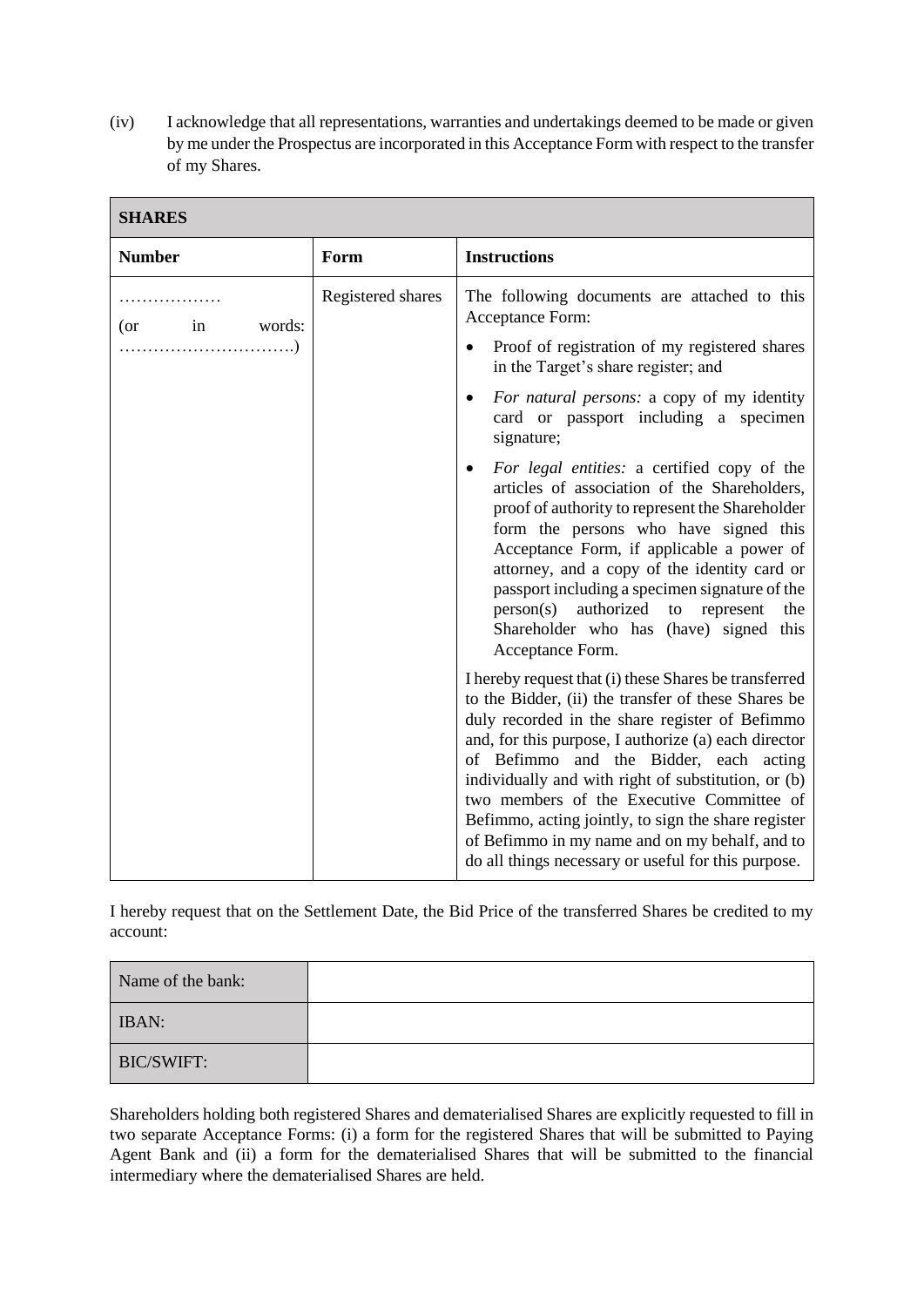I am aware that:

- (i) to be valid, this Acceptance Form must be submitted, in accordance with the applicable acceptance procedure as set out in the Prospectus (section 5.7.1), no later than 4 p.m. CET on the last day of the Initial Acceptance Period (5 July 2022) or, as the case may be, of any subsequent Acceptance Period or such later date as may be announced in the event of an extension;
- (ii) I am duly authorised to transfer my Shares and all authorisations, formalities or procedures required for this purpose have been duly and successfully obtained, accepted, completed and/or executed;
- (iii) *(a)* in the event Shares are owned by two or more persons, the Acceptance Form must be executed jointly by all such persons; *(b)* in the event Shares are subject to usufruct ("*vruchtgebruik*" / "*usufruit*"), the Acceptance Form must be executed jointly by the beneficial owner ("*vruchtgebruiker*" / "*usufruitier*") and the bare owner ("*naakte eigenaar*" / "*nupropriétaire*"); *(c)* in the event Shares are pledged, the Acceptance Form must be executed jointly by the pledgor and the pledgee, with the pledgee explicitly confirming the irrevocable and unconditional release of the relevant Shares from the pledge; *(d)* in the event the Shares are encumbered in any other manner or are subject to any charge, claim, security interest or interest, all beneficiaries of such encumbrance, charge, claim, security interest or interest must jointly execute the Acceptance Form and all such beneficiaries must irrevocably and unconditionally waive any and all such encumbrance, charge, claim, security interest or interest relating to such Shares;
- (iv) I will not bear any costs, fees and commissions in case *(a)* of depositing the Acceptance Form directly with the Paying Agent Bank and *(b)* I have an account with the aforementioned Paying Agent Bank;
- (v) I will bear all costs that would be charged by a financial intermediary other than the Paying Agent Bank; and
- (vi) I may still withdraw my acceptance of the Bid made during the Initial Acceptance Period (or any subsequent Acceptance Period) during such Acceptance Period. Befimmo will inform me of the procedure to be followed to withdraw my acceptance. This notification of withdrawal must be made no later than by 4.00 p.m. CET on the date of closing of the Initial Acceptance Period (or any subsequent Acceptance Period) or, as the case may be, on the date specified in the relevant notification and/or press release.

I acknowledge to have received all information to make an informed decision as to whether or not to tender my Shares to the Bid. I am fully aware of the legality of the Bid and the risks related to it. I have inquired about the taxes I could owe in the framework of the transfer of my Shares to the Bidder, which I will exclusively bear, to the sole exception of the tax on stock market transactions, which will be borne by the Bidder.

Unless otherwise specified, terms used in this Acceptance Form shall have the same meaning as in the Prospectus.